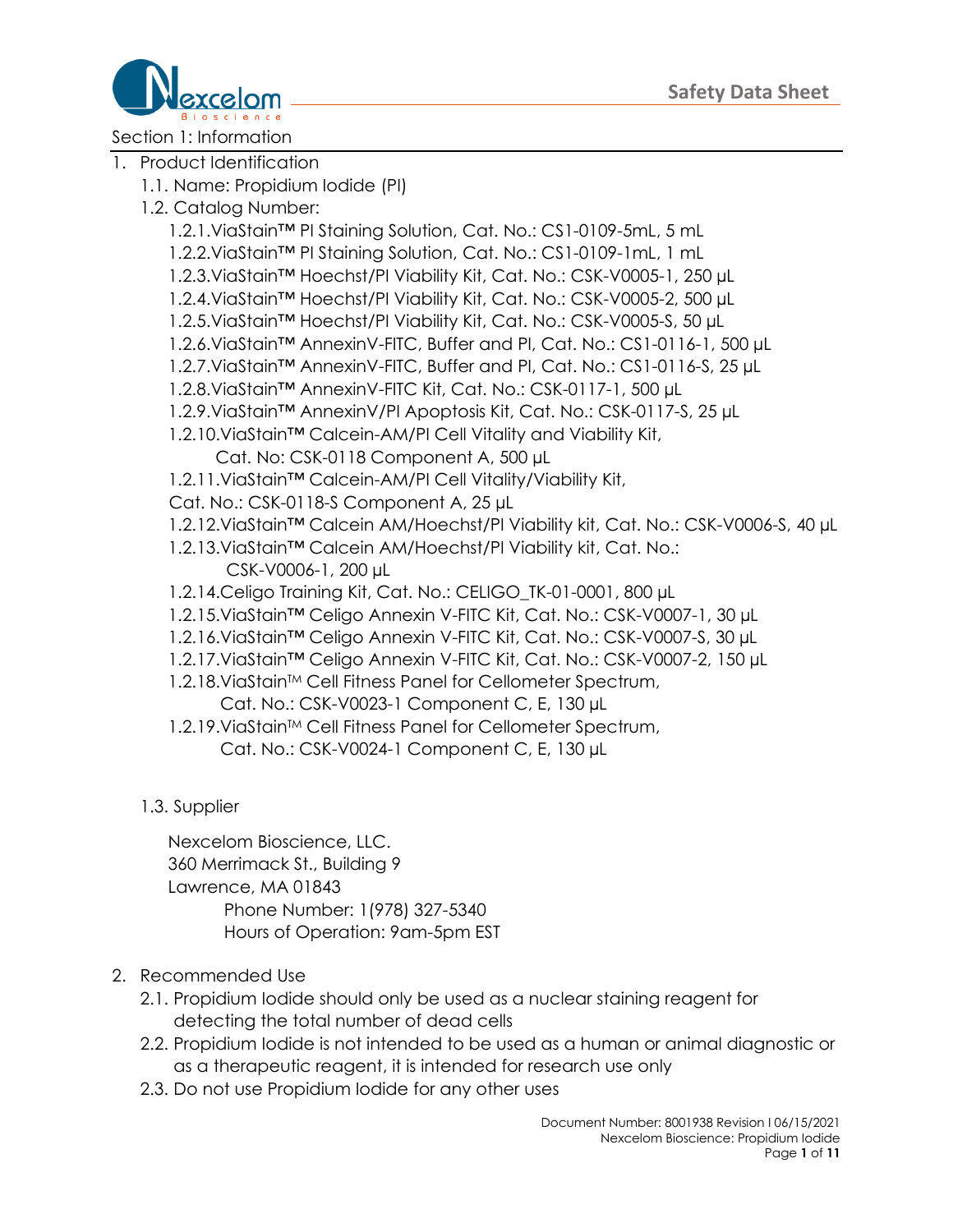



### Section 2: Hazard Identification

- 1. Hazard Classification
	- 1.1. Propidium Iodide
		- 1.1.1. H315 Skin irritation Category: 2
		- 1.1.2. H319 Eye Irritation Category: 2
			-
		- 1.1.3. H341 Germ cell mutagenicity Category: 2
		- 1.1.4. H335 Specific target organ toxicity single exposure Category: 3 Respiratory system
		- 1.2. Potassium chloride 1.2.1. H412 Toxic to aquatic life Category: Aquatic Acute – 3
- 2. Label Elements
	- 2.1. Signal Words: Warning
	- 2.2. Hazard Statements: H315Causes skin irritation
	-

H319Causes serious eye irritation H335May cause respiratory irritation H341Suspected of causing genetic defects 2.3. Precautionary Statements: P201Obtain special instructions before use P280 Wear eye protection/face protection P305 + P351 + P338IF IN EYES: rinse cautiously with water for several minutes. Remove contact lenses if present and easy to do, then continue rinsing. P308 + P313IF exposed or concerned seek medical advice/attention

Aquatic Chronic – 3

P337 + P313If eye irritation persists seek medical

advice/attention

2.4. Pictograms:



- 2.5. Other Hazards Which Do Not Result in Classification
	- 2.5.1. None of the components are considered to be persistent, bioaccumulative and toxic (PBT), or very persistent and very bioaccumulative (vPvB) at levels of 0.1 % or higher
	- 2.5.2. To our knowledge, the hazards of this material have not been thoroughly investigated, but we recommend the handling of all chemicals to be done with caution
	- 2.5.3. Hazardous Materials Identification System Classification Health Hazard: 1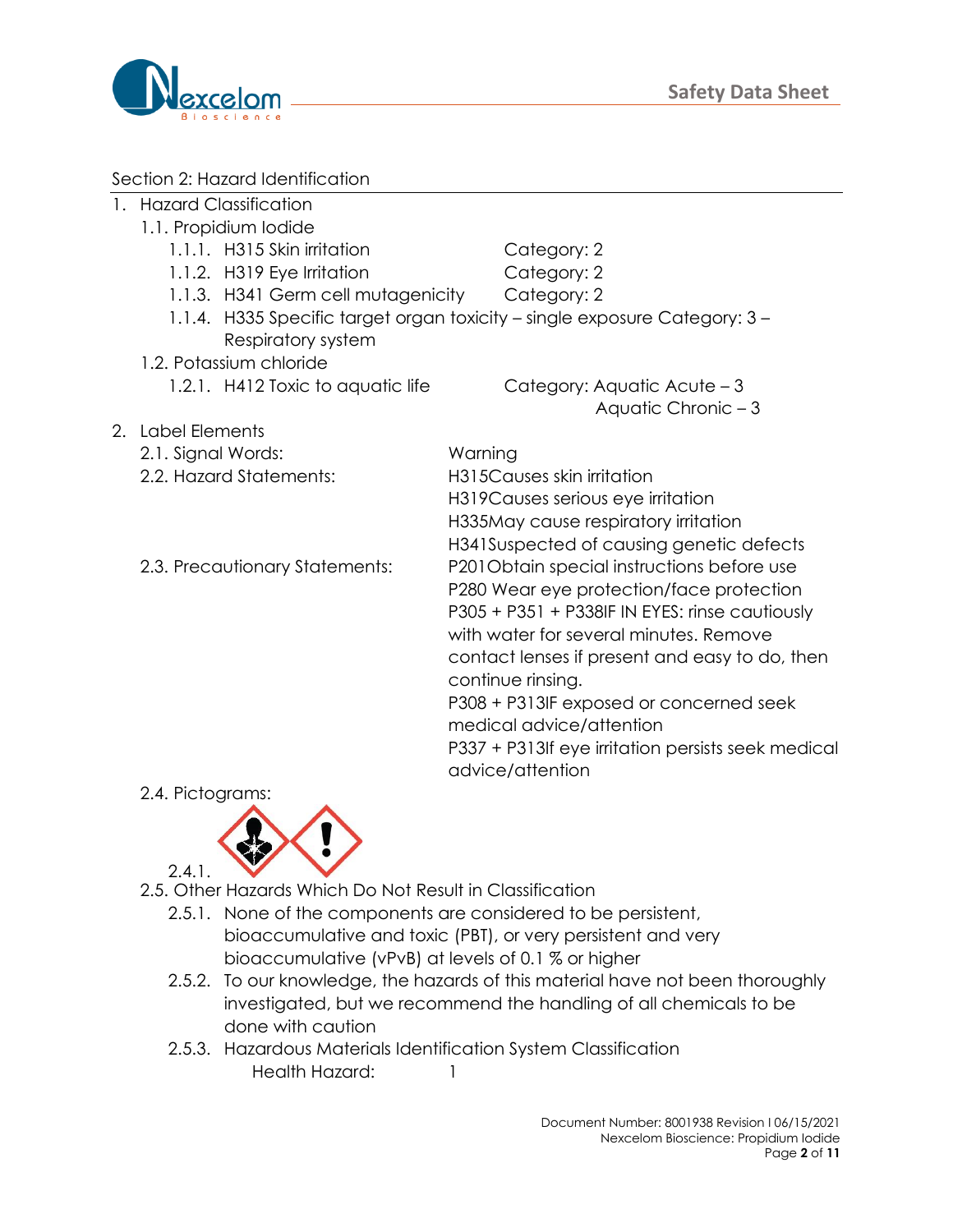

Chronic Health Hazard: \*

- Flammability: 0
- Physical Hazard: 0
- 2.5.4. National Fire Protection Association Rating

| Health Hazard: |  |
|----------------|--|
|----------------|--|

Fire: 0

Reactivity Hazard: 0

# Section 3: Composition and Information on Ingredients

# 1. Substances

| Common<br>Name                  | Molecular<br>Formula and               | CAS<br>Number/    | EC-<br>Number   | <b>Impurities</b><br>and | Percentage     |
|---------------------------------|----------------------------------------|-------------------|-----------------|--------------------------|----------------|
|                                 | Weight                                 | <b>IUPAC Name</b> |                 | Stabilizers              |                |
| Propidium<br>lodide             | $C_{27}H_{34}I_2N_4$<br>(668.39 g/mol) | 25535-16-4        | 247-081-0       | $\overline{\phantom{a}}$ | $0.1\% - 2\%$  |
| Phosphate<br>buffered<br>saline | $Cl2H3K2NG3O8P2$<br>$(411.029$ g/mol)  | 7447-40-7         | $231 - 211 - 8$ | $\overline{\phantom{0}}$ | $99.9\%$ - 98% |

# Section 4: First-aid Measures

- 1. Always remove contaminated personnel away from the hazardous area and to a safe area
- 2. Most Important Symptoms and Effects 2.1. No information available 2.2. See Section 11
- 3. Indication of Immediate Medical Attention or Necessary Special Treatment 3.1. No information available
- 4. Medical Professionals
	- 4.1. If medical advice or attention is required, present them with this safety data sheet first
	- 4.2. Notes to Physician: Treat symptomatically
- 5. Inhalation
	- 5.1. Place person in fresh air and in a comfortable position for breathing
	- 5.2. Seek medical advice or attention
- 6. Skin Contact
	- 6.1. Remove any contaminated clothing, and wash area with soap and plenty of water for 15 minutes
	- 6.2. Wash clothes before re-use
	- 6.3. Seek medical advice or attention
- 7. Eye Contamination
	- 7.1. Flush open eyes for 15 minutes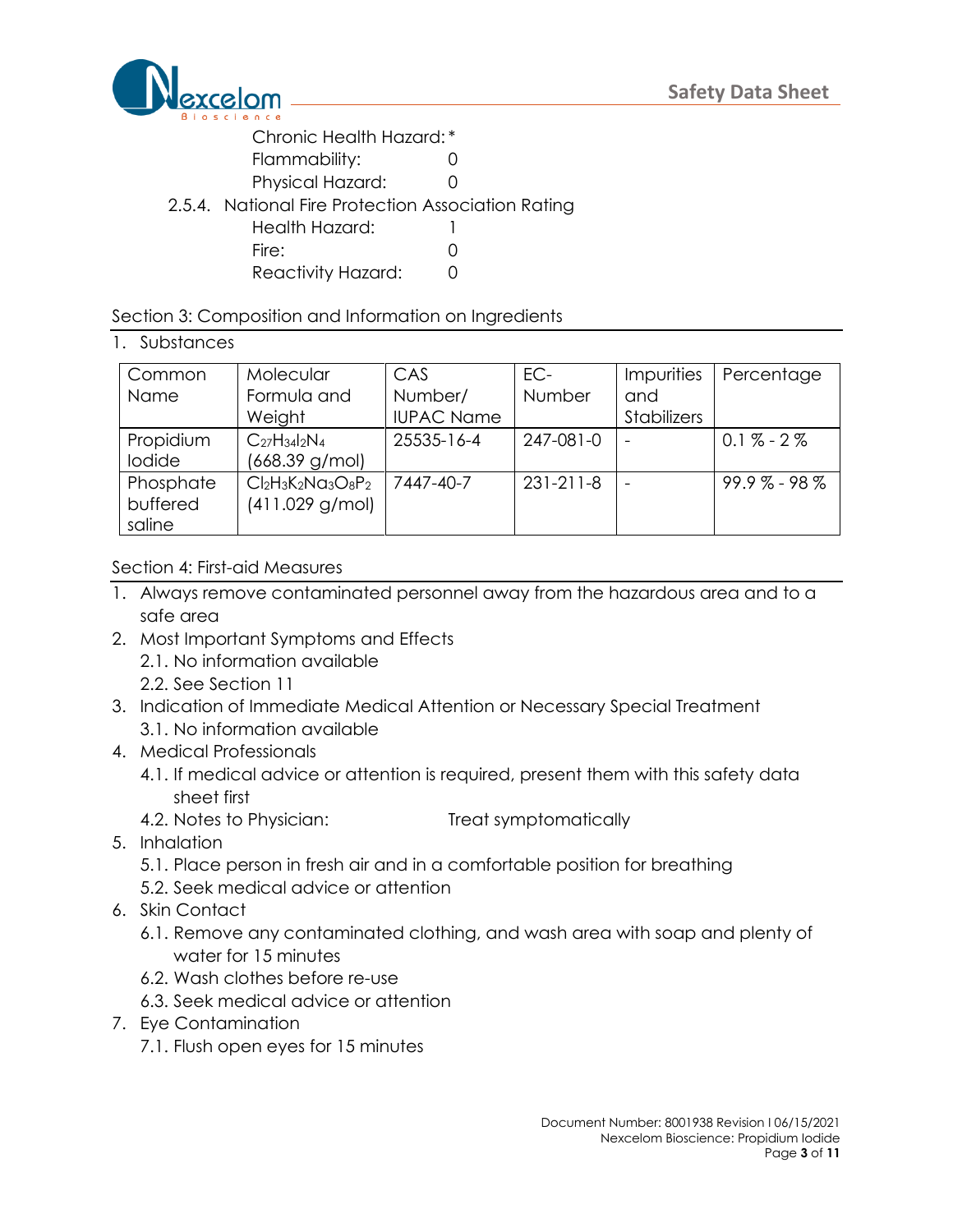

- 7.2. If contacts are present, remove contacts after first 15-minute wash and flush for an additional 15 minutes
- 7.3. Seek medical advice or attention
- 8. Ingestion
	- 8.1. Do not induce vomiting
	- 8.2. Drink plenty of water
	- 8.3. Never give an unconscious person anything by mouth
	- 8.4. Seek medical advice or attention
- Section 5: Fire-fighting Measures
- 1. Suitable Extinguishing Media
	- 1.1. Carbon dioxide
	- 1.2. Dry chemical extinguishers
	- 1.3. Alcohol resistant foam extinguishers
	- 1.4. Water
- 2. Not Suitable Extinguishing Media 2.1. No information available
- 3. Specific Hazards Arising from the Chemical
	- 3.1. Carbon oxides
- 4. Special Protective Actions for Fire-fighters 4.1. Wear a self-contained breathing apparatus for firefighting if necessary
- 5. Further Information 5.1. No information available

# Section 6: Accidental Release Measures

- 1. Personal Precautions
	- 1.1. Use proper personal protective equipment
	- 1.2. Avoid dust formation
	- 1.3. Avoid breathing vapors, mists, or gases
	- 1.4. Ensure adequate ventilation
	- 1.5. Avoid breathing dust
	- 1.6. See Section 8
- 2. Protective Equipment
	- 2.1. Use proper personal protective equipment
- 3. Emergency Procedures
	- 3.1. See Section 5
- 4. Accidental Spills or Release of the Product
	- 4.1. Wear proper protective equipment while cleaning up spills
	- 4.2. Remove ignition sources and provide adequate ventilation
	- 4.3. Contact emergency personnel if required
- 5. Emergency Responders
	- 5.1. Personal Protective Equipment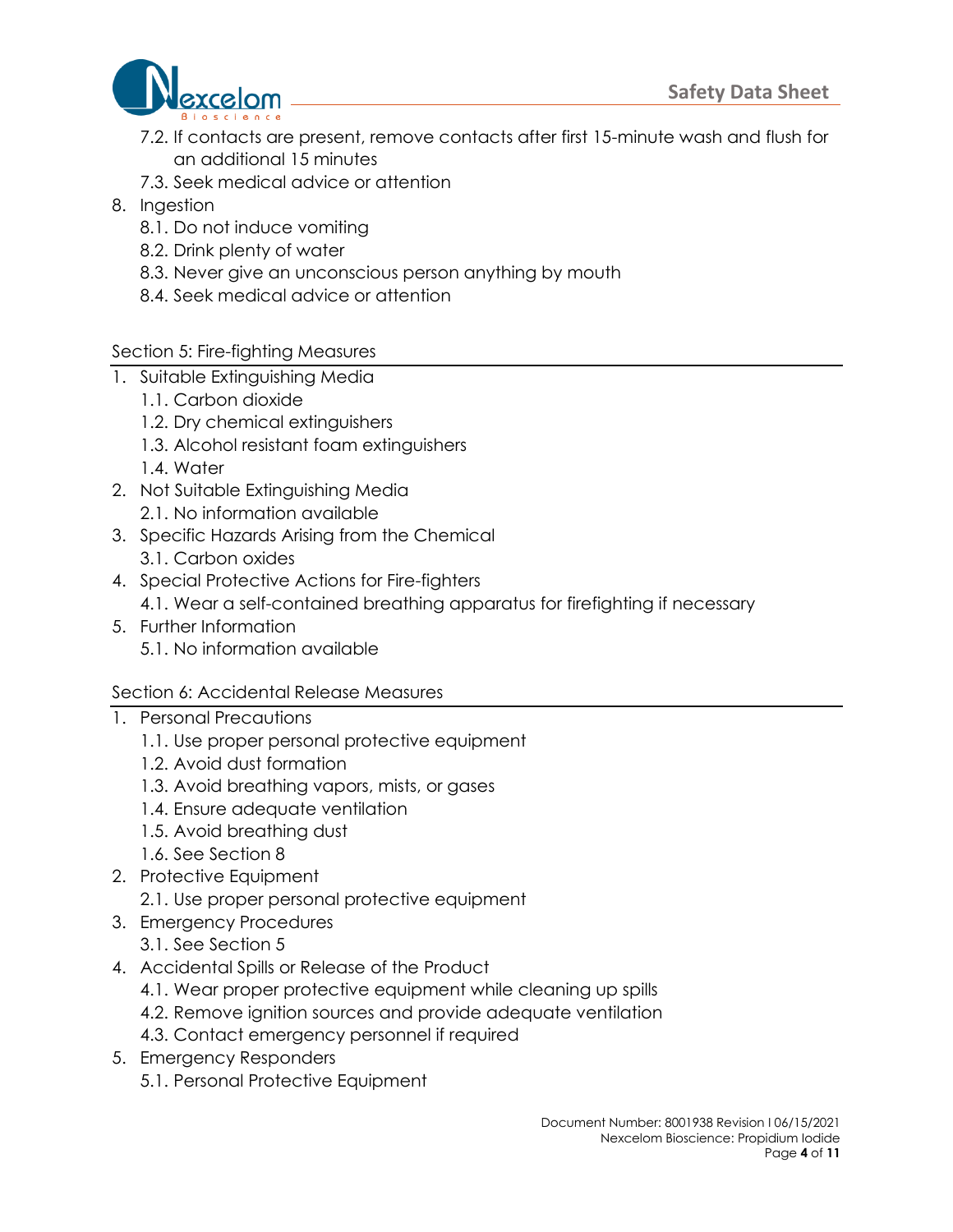

- 5.1.1. See Section 5
- 6. Environmental Precautions
	- 6.1. Do not let product enter drains
- 7. Methods and Materials for Containment and Cleaning
	- 7.1. Drains
		- 7.1.1. Do not let product enter drains
	- 7.2. Capping procedures
		- 7.2.1. No information available
	- 7.3. Neutralization techniques
		- 7.3.1. No information available
	- 7.4. Decontamination techniques
		- 7.4.1. No information available
	- 7.5. Absorbent Materials
		- 7.5.1. Inert absorbent materials
	- 7.6. Cleaning Techniques
		- 7.6.1. Contain spillage
		- 7.6.2. Soak up with inert absorbent material
		- 7.6.3. Keep in a suitable closed container
		- 7.6.4. For disposal see Section 13
	- 7.7. Vacuuming Techniques
		- 7.7.1. No information available
	- 7.8. Special Equipment
		- 7.8.1. No information available

# Section 7: Handling and Storage

- 1. Safe Handling
	- 1.1. Avoid contact with skin and eyes
	- 1.2. Avoid formation of dusts and aerosols
- 2. Incompatible Substances
	- 2.1. No information available
- 3. Operations and Conditions to Avoid
	- 3.1. Avoid formation of dusts and aerosols
- 4. General Good Hygiene Practices
	- 4.1. No eating, drinking or smoking in work areas
	- 4.2. Wash hands after breaks and at the end of the work day
	- 4.3. Remove contaminated clothing and protective equipment before entering eating areas
- 5. Conditions for Safe Storage
	- 5.1. Conditions to avoid
		- 5.1.1. No information available
	- 5.2. Environmental Effects to avoid
		- 5.2.1. No information available
- 6. How to maintain product integrity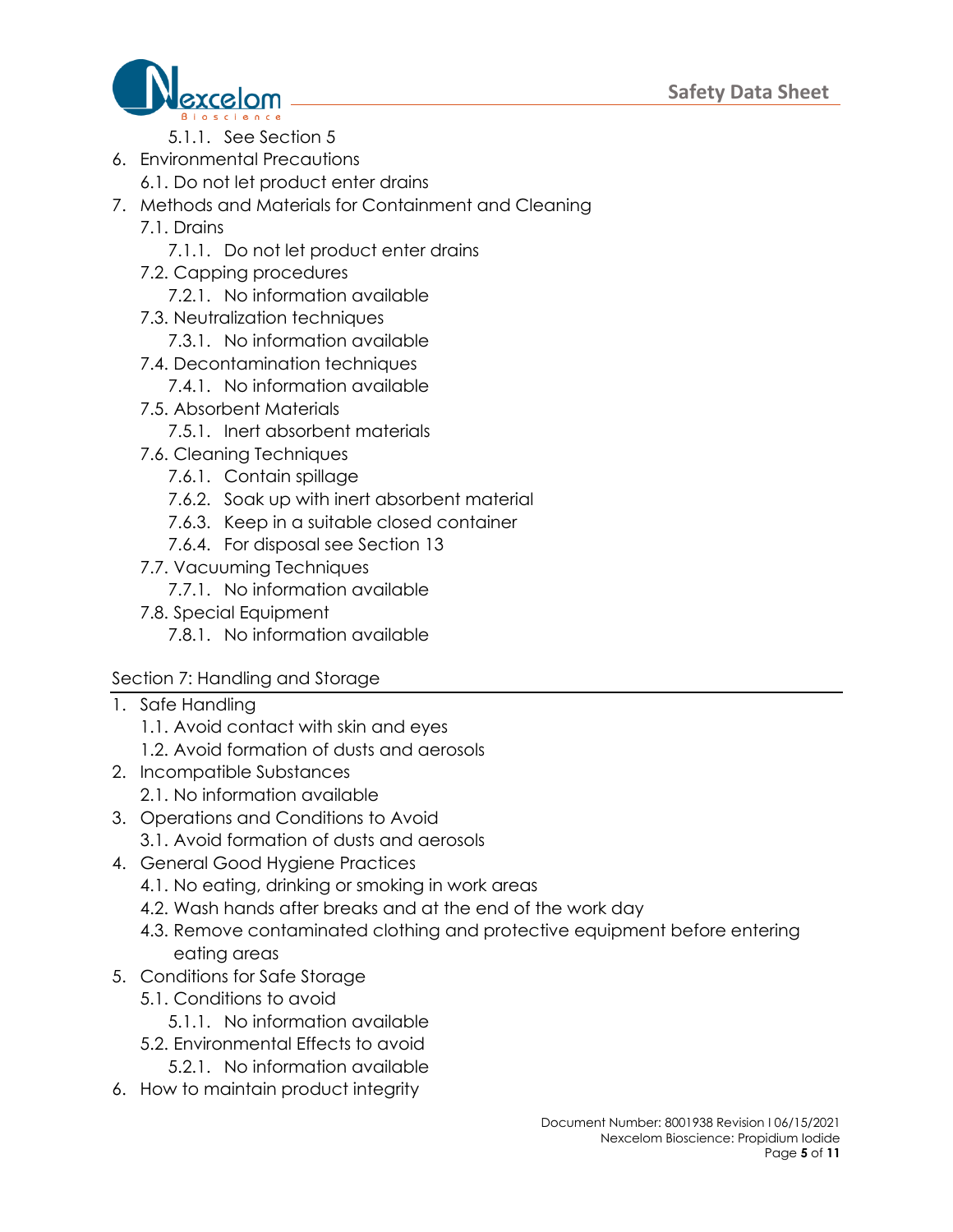

- 6.1. Keep container tightly closed in a dry and well-ventilated place
- 6.2. Keep in a dry place
- 7. Engineering Advice
	- 7.1. Provide appropriate exhaust ventilation at places where dusts can be formed

# Section 8: Exposure Controls and Personal Protection

- 1. Occupational Exposure Limits
	- 1.1. American Conference of Government Industrial Hygienists (ACGIH)- No information available
	- 1.2. Threshold Limit Values (TLV)- No information available
	- 1.3. International Agency for Research on Cancer (IARC)- No component of this product present at levels greater than or equal to 0.1% is identified as probable, possible or confirmed human carcinogen by IARC
	- 1.4. National Toxicology Program (NTP)- No component of this product present at levels greater than or equal to 0.1% is identified as a known or anticipated carcinogen by NTP
- 2. Biological Limits
	- 2.1. Do not let product enter drains
- 3. Appropriate Engineering Controls
	- 3.1. Handle with good industrial hygiene and safety practices
	- 3.2. Wash hands before breaks and at the end of the workday
- 4. Proper Personal Protective Equipment
	- 4.1. Always use good occupational hygiene practices
		- 4.1.1. Do not eat, drink, or smoke while using this product
		- 4.1.2. Wash hands before breaks and at the end of the work day
		- 4.1.3. Regularly clean equipment, work area, and clothing
		- 4.2. Eye and face protection
			- 4.2.1. Use safety glasses with side-shields conforming to EN166 or equipment for eye protection tested and approved under appropriate government standards such as NIOSH (U.S.A.) or EN 166 (E.U.)
		- 4.3. Skin protection
			- 4.3.1. Wear impervious clothing and handle with gloves
			- 4.3.2. Gloves must be inspected prior to use
			- 4.3.3. Use proper removal technique (without touching glove's outer surface) to avoid skin contact with this product
			- 4.3.4. Dispose of contaminated gloves after use in accordance with applicable laws (outlined in Section 13) and good laboratory practices
			- 4.3.5. Wash hands with soap and plenty of water after use
		- 4.4. Thermal Hazards
			- 4.4.1. No information available
- 5. Environmental Exposure Controls
	- 5.1. Do not let product enter drains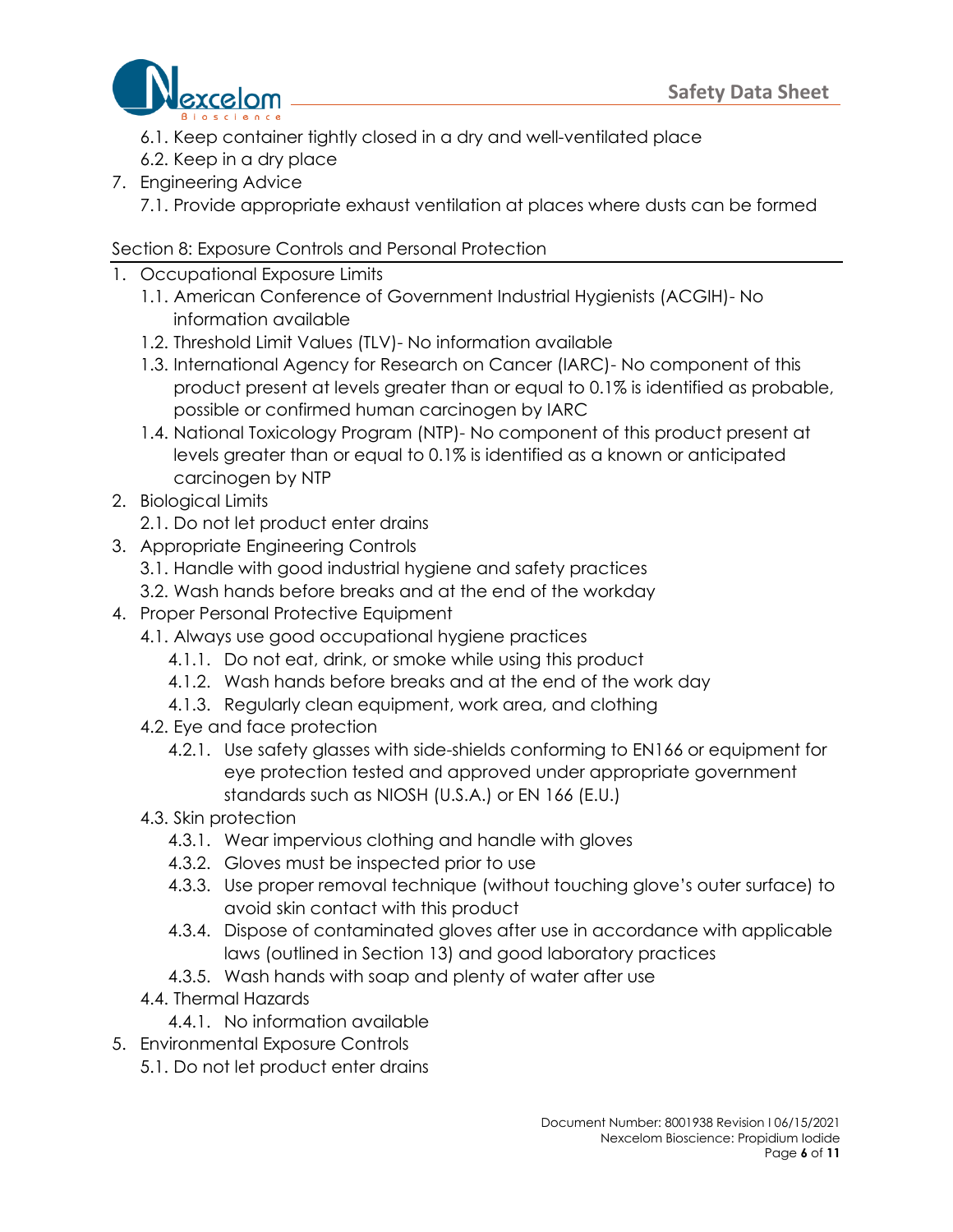

| Section 9: Physical and Chemical Properties |  |  |
|---------------------------------------------|--|--|
|                                             |  |  |

| Property                                     | Data                     |
|----------------------------------------------|--------------------------|
| <b>Physical State</b>                        | Liquid                   |
| Color                                        | Red/reddish orange       |
| Odor                                         | No information available |
| <b>Odor Threshold</b>                        | No information available |
| Freezing Point                               | No information available |
| <b>Melting Point</b>                         | No information available |
| Boiling point or Initial Boiling Point/Range | No information available |
| Flammability                                 | No information available |
| Lower and Upper Explosion                    | No information available |
| Limit/Flammability Limit                     |                          |
| <b>Flash Point</b>                           | No information available |
| Auto-Ignition Temperature                    | No information available |
| <b>Explosive Properties</b>                  | No information available |
| Decomposition Temperature                    | No information available |
| <b>Oxidizing Properties</b>                  | No information available |
| рH                                           | 7.4                      |
| Viscosity                                    | No information available |
| Solubility                                   | No information available |
| Partition Coefficient n-octanol/water        | No information available |
| (Log value)                                  |                          |
| <b>Vapor Pressure</b>                        | No information available |
| Density and/or Relative Density              | No information available |
| <b>Relative Vapor Density</b>                | No information available |
| <b>Particle Characteristics</b>              | No information available |
| <b>Evaporation Rate</b>                      | No information available |
| Surface Tension                              | No information available |

Section 10: Stability and Reactivity

- 1. Reactivity
	- 1.1. No information available
- 2. Chemical Stability
	- 2.1. Stable under recommended storage conditions
- 3. Possibility of Hazardous Reactions
	- 3.1. No information available
- 4. Conditions to avoid
	- 4.1. Heat, flames, and sparks
- 5. Incompatible Materials
	- 5.1. Strong oxidizing agents and strong acids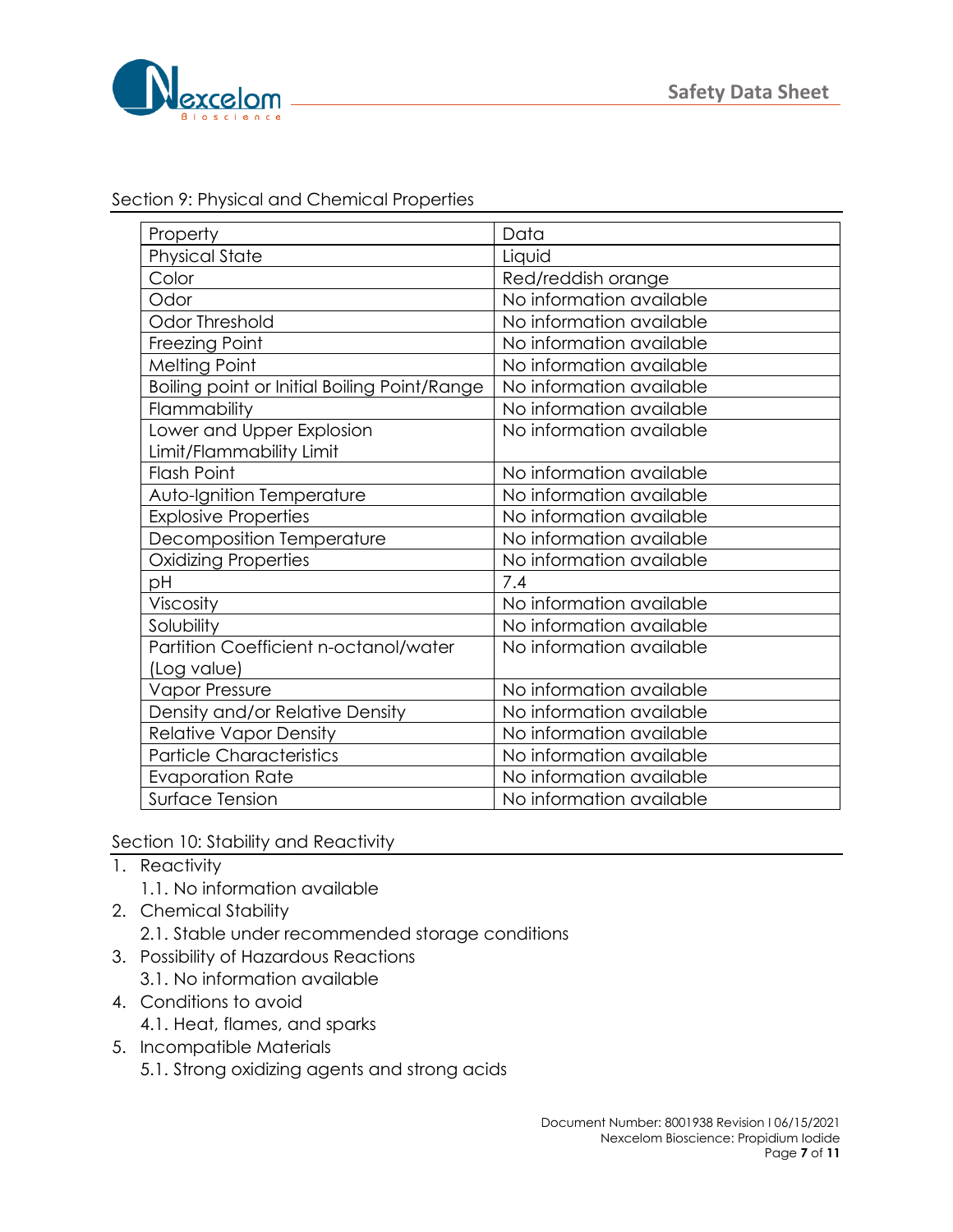

- 6. Hazardous Decomposition Products
	- 6.1. Formed under fire: Carbon oxides
	- 6.2. Other decomposition products: No information available

# Section 11: Toxicological Information

- 1. Acute Toxicity
	- 1.1. No information available
- 2. Skin Corrosion/Irritation
	- 2.1. May cause irritation in susceptible people
- 3. Serious Eye Damage/Irritation
	- 3.1. May cause irritation in susceptible people
- 4. Respiratory or Skin Sensitization
	- 4.1. May cause irritation in susceptible people
- 5. Repeated Dose Toxicity 5.1. No information available
- 6. Germ Cell Mutagenicity 6.1. No information available
- 7. Carcinogenicity
	- 7.1. IARC
		- 7.1.1.No component of this product present at levels greater than or equal to 0.1 % is identified as probable, possible, or confirmed human carcinogen by IARC
	- 7.2. NTP
		- 7.2.1. No component of this product present at levels greater than or equal to 0.1 % is identified as known or anticipated carcinogen by NTP
	- 7.3. OSHA
		- 7.3.1. NO component of this product present at levels greater than or equal to
			- 0.1 % is identified as a carcinogen or potential carcinogen by OSHA
- 8. Reproductive Toxicity

8.1. No information available

- 9. Specific Target Organ Toxicity- Single Exposure
	- 9.1. No information available
- 10. Specific Target Organ Toxicity Repeated Exposure
	- 10.1.No information available
- 11. Aspiration Hazard

11.1.No information available

- 12. Other Information
	- 12.1.Likely Routes of Exposure
		- 12.1.1. Skin
		- 12.1.2. Eyes
		- 12.1.3. Inhalation
	- 12.2.Registry of Toxic Effects of Chemical Substances
		- 12.2.1. None to report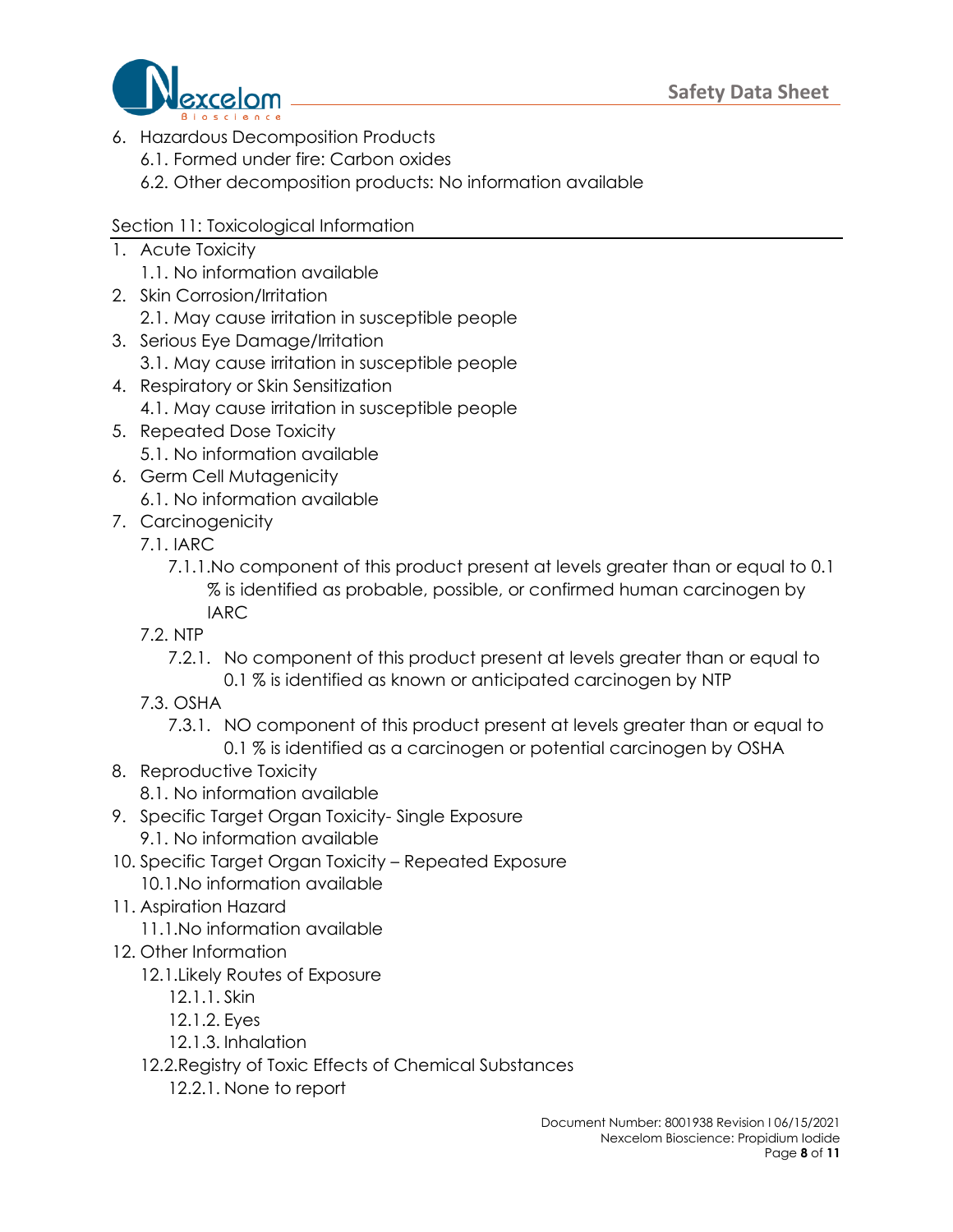

12.3.Liver irregularities – Based on human evidence

- Section 12: Ecological Information
- 1. Ecotoxicity: May cause long-lasting, harmful effects to aquatic life
	- 1.1. Fish
		- 1.1.1. No information available
		- 1.2. Crustaceans
			- 1.2.1. No information available
		- 1.3. Algae
			- 1.3.1. No information available
		- 1.4. Other Aquatic Plants
			- 1.4.1. No information available
		- 1.5. Soil Micro- and Macro-Organisms
			- 1.5.1. No information available
		- 1.6. Birds
			- 1.6.1. No information available
		- 1.7. Bees
			- 1.7.1. No information available
		- 1.8. Plants
			- 1.8.1. No information available
		- 1.9. Inhibition of Micro-Organisms
			- 1.9.1. No information available
- 2. Persistence and Degradability 2.1. No information available
- 3. Bioaccumulative Potential 3.1. No information available
- 4. Mobility in Soil
	- 4.1. No information available
- 5. Other Adverse Effects
	- 5.1. Environmental Fate
		- 5.1.1. No information available
	- 5.2. Ozone Depletion Potential
		- 5.2.1. No information available
	- 5.3. Photochemical Ozone Creation Potential
		- 5.3.1. No information available
	- 5.4. Endocrine Disrupting Potential and/or Global Warming Potential 5.4.1. No information available
- Section 13: Disposal Considerations
- 1. Disposal Methods
	- 1.1. Please take precautions to generate as little waste as possible while handling and using this product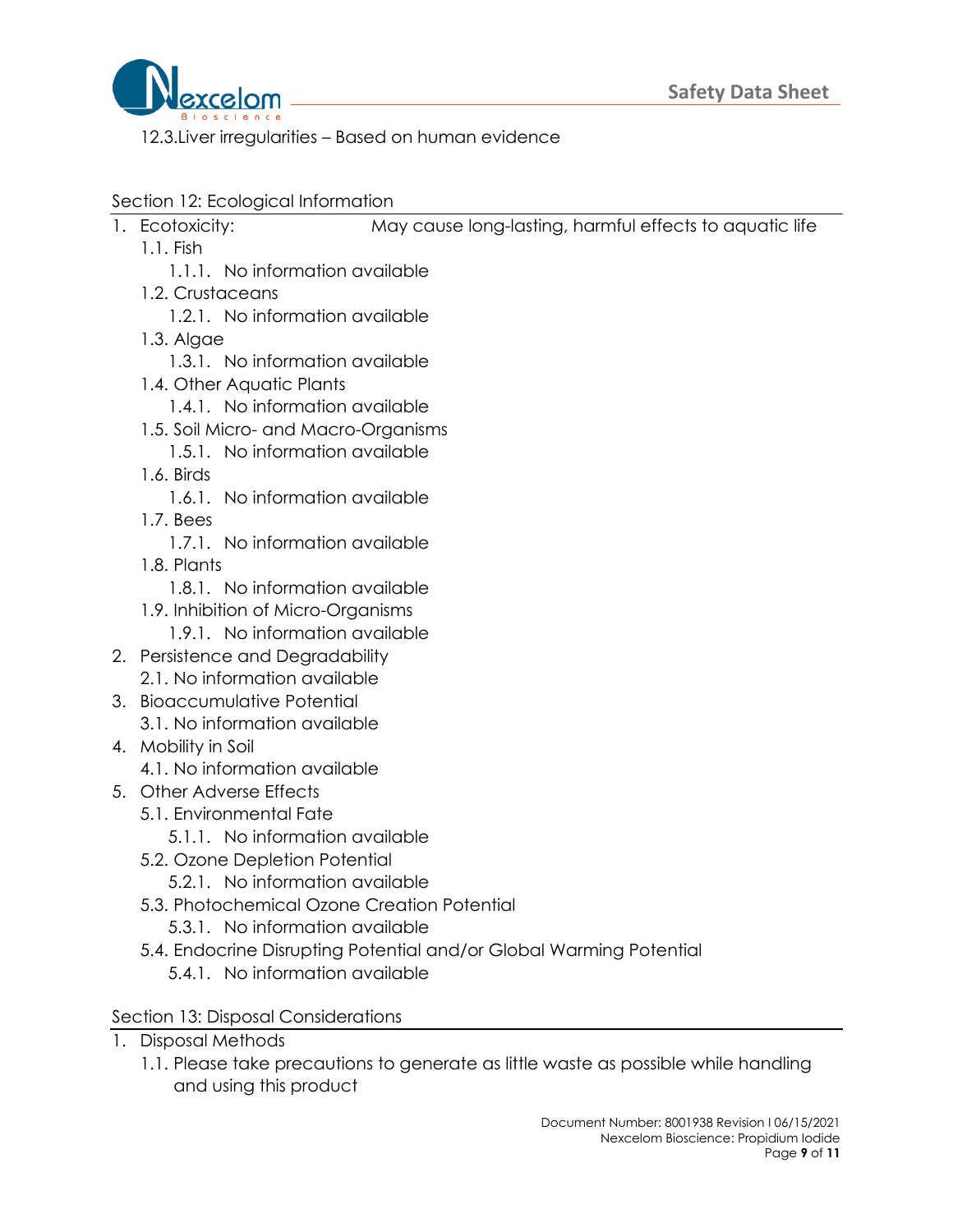

- 1.2. Do not dispose of contaminated materials in the sewage
- 1.3. Packaging, containers, solutions and any material that may have come in contact with this product should be considered as hazardous as the product itself
- 1.4. Disposal of this product and any of its by-products should be in compliance with all applicable local, regional and national/federal biological hazardous waste disposal regulations
- 2. Disposal Containers and methods 2.1. See Section 6

# Section 14: Transport Information

# 1. DOT (US)

- 1.1. NA-Number: No information available
- 1.2. Class: No information available
- 1.3. Packing Group: No information available
- 1.4. Proper Shipping Name: No information available
- 1.5. Reportable Quantity: No information available
- 1.6. Poison Inhalation Hazard: No information available

# Section 15: Regulatory Information

- 1. States with Right to Know Components
	- 1.1. Massachusetts Right to Know Components
		- 1.1.1. Disodium hydrogenorthophosphate CAS-No. 7558-79-4
	- 1.2. Pennsylvania Right to Know Components
		- 1.2.1. Disodium hydrogenorthophosphate CAS-No. 7558-79-4
		- 1.2.2. Sodium chloride CAS-No. 7647-14-5
	- 1.3. New Jersey Right to Know Components
		- 1.3.1. Disodium hydrogenorthophosphate CAS-No. 7558-79-4
		- 1.3.2. Sodium chloride CAS-No. 7647-14-5
		- 1.3.3. Potassium chlorideCAS-No. 7447-40-7
		- 1.3.4. Potassium dihydrogenorthophosphate CAS-No. 7778-77-0
	- 1.4. California Prop. 65 Components
		- 1.4.1. This product does not contain any chemicals known to the State of California to cause cancer, birth defects, or any other reproductive harm
- 2. No regulatory information to report (29 CFR 1910.1200(g)(2))

### Section 16: Other Information

- 1. Literary references
	- 1.1. No information available

Copyright 2021 Nexcelom Bioscience License: The above information is believed to be correct, but does not purport to be all inclusive, and shall be used only as a guide. The information in this document is based on the present state of our knowledge and is